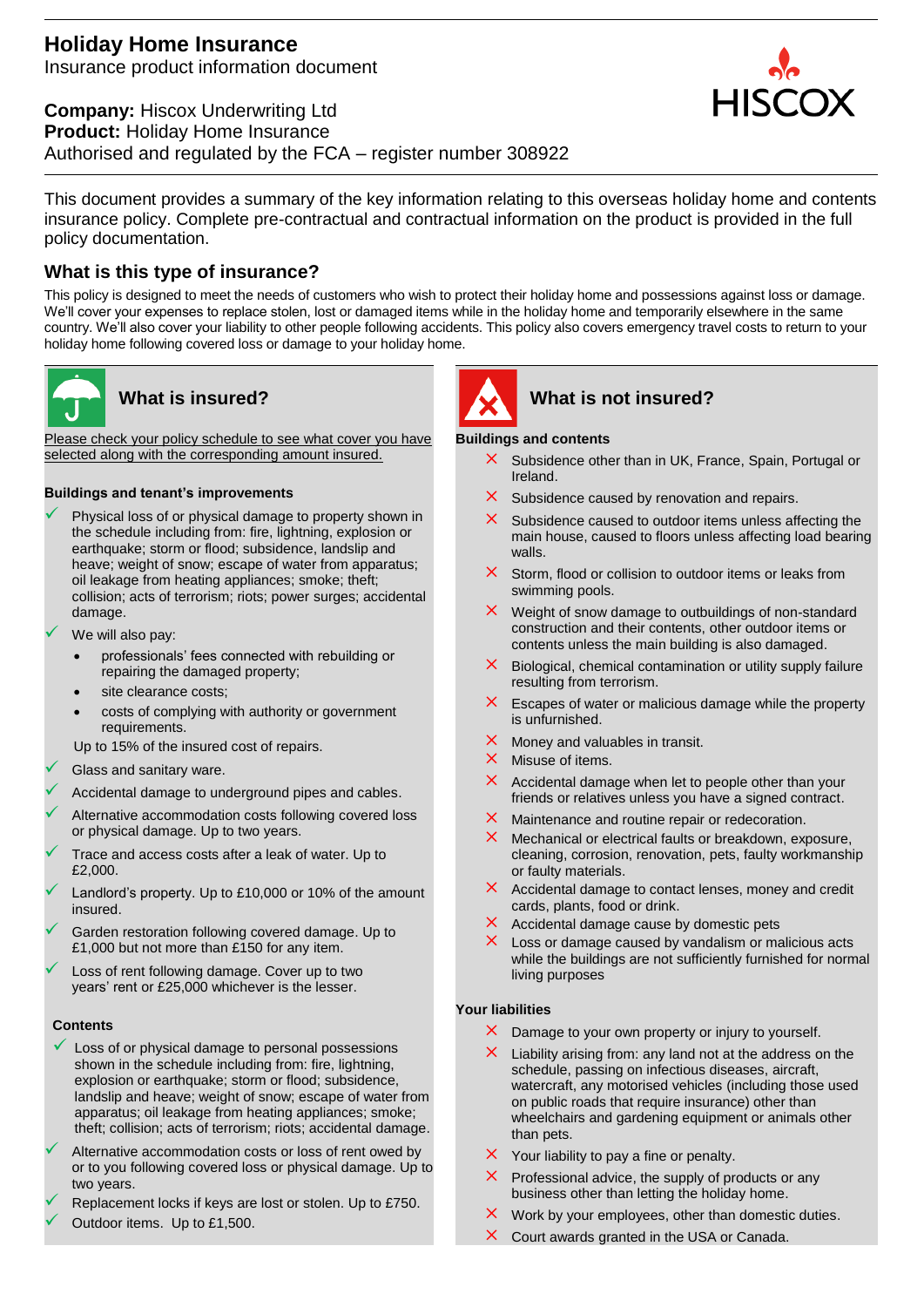- Spoiled freezer contents. Up to £1,000.
- Accidental loss of fuel or metered water. Up to £1,500.
- Sports items and subscriptions. Up to £500.
- Physical damage to title deeds. Up to £1,000.
- Contents removed from your holiday home for up to 90 days.
- Christmas and wedding gifts. Up to 10% of the contents sum insured.
- Fatal injury caused by fire or burglary. Up to £15,000 per adult or £5,000 per child under 16.

### **Your liabilities**

- Your liability:
	- to others for injury or property damage occurring at your home.

# **Emergency travel**

- If your holiday home suffers covered loss or physical damage, we will pay travel and accommodation costs for you and up to one other family member to visit by air or rail to mitigate the loss:
	- up to £350 per return ticket; and
	- up to £750 for accommodation and expenses
	- up to £1,500 in total for the period of insurance.

 Access to practical security advice and assistance for travel security, identity fraud and an emergency response service.

 $\times$  Liability solely under contract.

### **Emergency travel**

 $\times$  Travel for any other purpose.

### **General exclusions – applicable to all covers**

- $\times$  Deliberate acts by you.
- $\times$  Loss or damage caused by wear and tear or gradual deterioration, unsuitable or defective materials, normal settlement, rising damp, erosion, vermin, infestation, oxidation, warping, mould, gradually operating causes.
- $\times$  Good and services paid for but not received.
- $\times$  Computer error or virus or transmission of a computer virus by you.
- $\times$  War, confiscation or any nuclear reaction or radiation.
- Any loss insured elsewhere, including the amount you are covered for under the Consorcio de Compensación de Seguros for extraordinary risks in Spain.



# **Are there any restrictions on cover?**

#### **Buildings and contents**

Unless specified otherwise, the most we will pay is:

- £2,000 for solid or plated gold and silver; and
- £250 for money.
- We won't cover money or valuables anywhere other than in your holiday home.
- We won't cover damage to items in transit that aren't adequately packed and secured, items outside the country of the holiday home, or items that are left in an unattended vehicle.
- We will cover Christmas gifts in December only and wedding gifts for 1 month either side of the wedding.

#### **Your liabilities**

- We do not cover your liability for injury or property damage anywhere other than your home or liability for claims by employees unless you also insure your contents with us.
- We will only cover pollution or contamination caused by a sudden and unexpected release and where you tell us within 60 days of the end of the period of insurance.
- We won't cover your liability for accidents in the USA or Canada if you (or the employee if liability arises from your employee's work) have been there for more than 90 days in total during the period of insurance.
- We won't cover bodily injury claims which should be covered by a social security or compensation scheme.

#### **Emergency travel**

! You must notify us of the damage to your contents within 21 days of the loss or damage, obtain our consent before booking the travel and retain all travel documents and receipts.

#### **General – applicable to all sections**

- We will not cover the amount of the excess, unless we agree the excess does not apply.
- We will not cover losses unless you are covered under the relevant section of the policy.
- ! Cover for certain items or types of loss or claim are limited. All relevant limits can be found in the policy wording or schedule.
- We will cover you as required under French or Spanish law.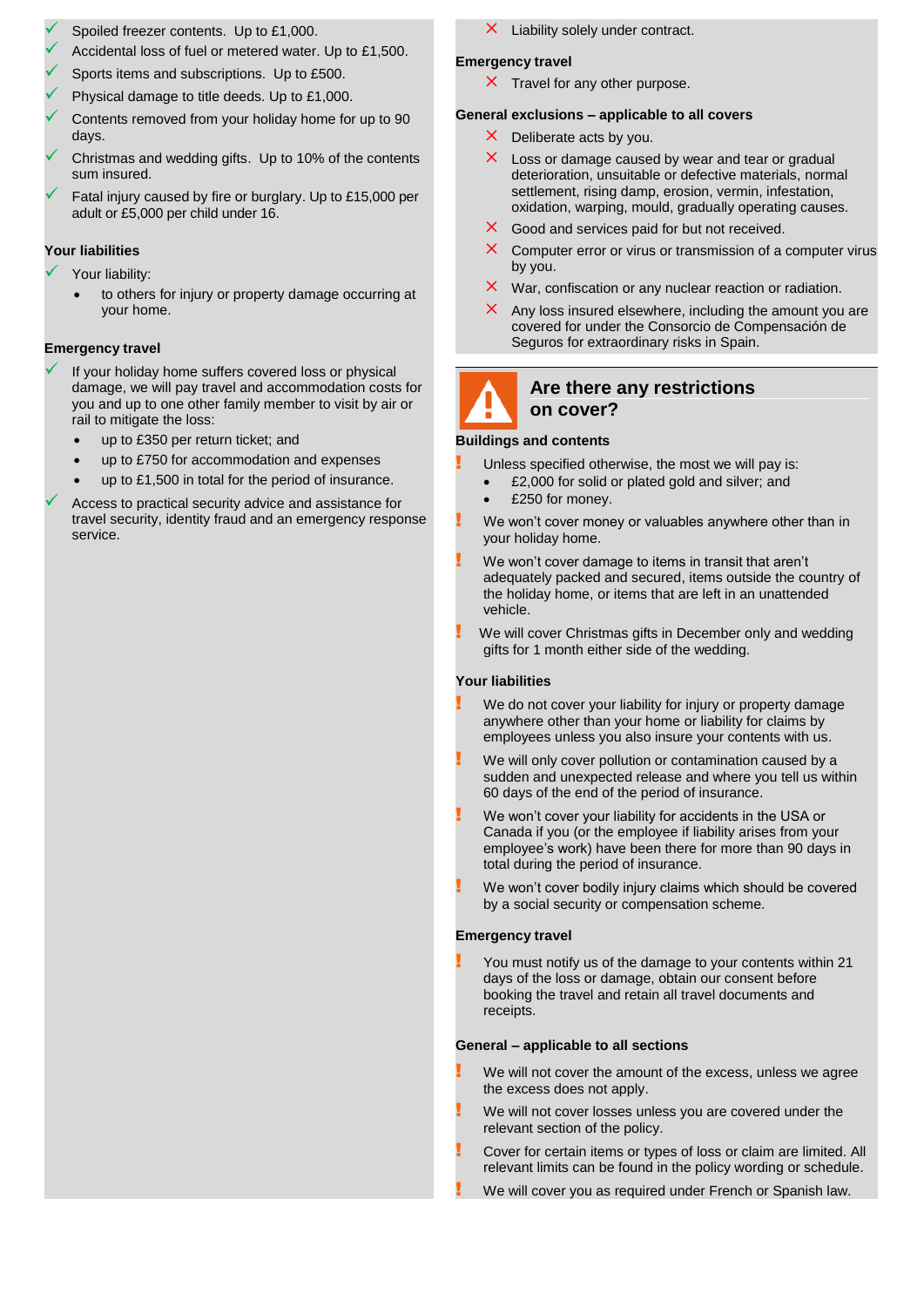

# **Where am I covered?**

At the address on the schedule and anywhere else in the world, as detailed in each section in the policy wording and schedule.



# **What are my obligations?**

- You must take care when answering questions and ensure that all information is accurate and complete.
- You must let us know if the information provided changes.
- You must ensure items are insured at full value.
- You must take reasonable care to prevent accident, injury and damage.
- You must tell us as soon as possible about any potential claim or loss.
- You must tell us if you are undertaking renovation or building works over £25,000 before you enter into any contracts and at least 30 days before the work starts.



# **When and how do I pay?**

Please check your policy schedule for payment method.



# **When does the cover start and end?**

Please check your policy schedule for your cover start and end dates



# **How do I cancel the contract?**

By writing to us. You will receive a full refund if you cancel within 14 days of insuring with us and you have not made a claim. If you cancel after the first 14 days and have not made a claim we will return a pro-rata proportion of your premium.

IPID-APC-UK-HH(1) 18529 12/17

4253 06/16